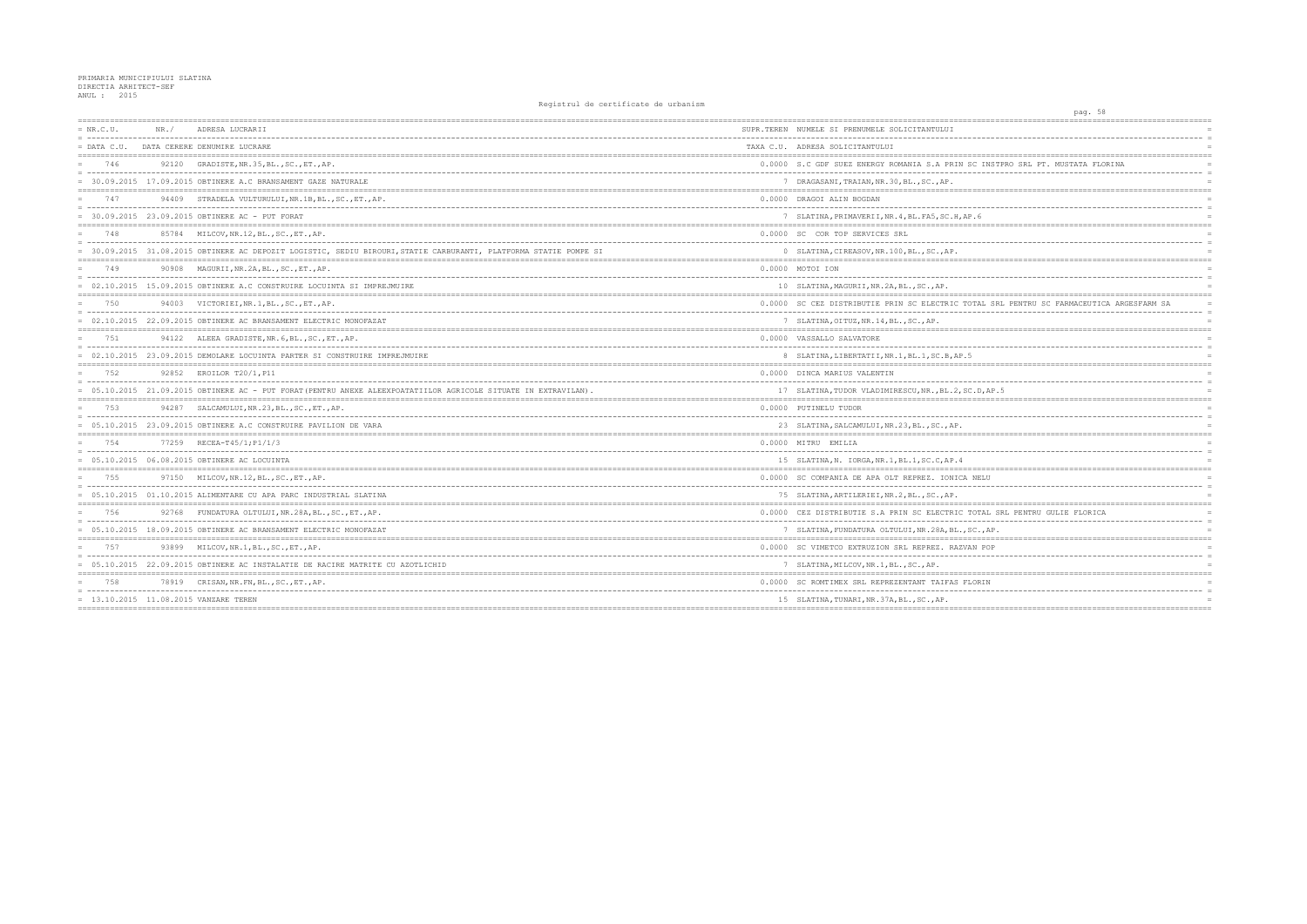## PRIMARIA MUNICIPIULUI SLATINA<br>DIRECTIA ARHITECT-SEF<br>ANUL : 2015

| $= NR.C.U.$   | NR. / | ADRESA LUCRARII                                                                                                                        | SUPR.TEREN NUMELE SI PRENUMELE SOLICITANTULUI       |
|---------------|-------|----------------------------------------------------------------------------------------------------------------------------------------|-----------------------------------------------------|
| $=$ DATA C.U. |       | DATA CERERE DENUMIRE LUCRARE                                                                                                           | TAXA C.U. ADRESA SOLICITANTULUI                     |
| 759           | 95278 | SALCAMULUI, NR.2A, BL., SC., ET., AP.                                                                                                  | 0.0000 IONITA TEODORA                               |
|               |       | $= 13.10.2015 25.09.2015$ OBTINERE A.C CONSTRUIRE LOCUINTA P+M                                                                         | 10 , DINU LIPATTI, NR.1, BL.1, SC.B, AP.5           |
| 760           |       | 95587 BOIANGIULUI                                                                                                                      | 0.0000 GDF SUEZ ENERGY ROMANIA S.A PRIN SC INSTPRO  |
|               |       | = 13.10.2015 28.09.2015 OBTINERE A.C EXTINDERE RETEA GAZE NATURALE                                                                     | 0 DRAGASANI, TRAIAN, NR.30, BL., SC., AP.           |
| 761           | 97600 | SALCAMULUI.NR.9A.BLSCETAP.                                                                                                             | 0.0000 GDF SUEZ PRIN INSTPRO SRL PENTRU.DOBRICA NI  |
|               |       | $= 13.10.2015$ 01.10.2015 OBTINERE A.C BRANSAMENT GAZE NATURALE                                                                        | 7 DRAGASANI, TRAIAN, NR.30, BL., SC., AP.           |
| 762           | 96121 | ACADEMICIAN PS AURELIAN, NR. 8D, BL., SC., ET., AP.<br>= concertational control control concertation and concertation and concertation | 0.0000 CEZ DISTRIBUTIE PRIN SC RECTIF IMPEX SRL PE  |
|               |       | $= 13.10.2015 29.09.2015$ BRANSAMENT ELECTRIC TRIFAZAT                                                                                 | 7 CRAIOVA, BRESTEI, NR.2, BL., SC., AP.             |
| 763           |       | 99574 MARASESTI, NR. 8A, BL., SC., ET., AP.                                                                                            | 0.0000 MARINESCU CATALIN ANTONIUS SI MARINESCU MAR  |
|               |       | 13.10.2015 07.10.2015 OBTINERE AC FOISOR                                                                                               | 19 SLATINA, UNIRII, NR. 2A, BL. FA15B, SC. A, AP. 9 |
| 764           |       | 95777 LIBERTATII                                                                                                                       | 0.0000 SC PATILEX SRL REPREZENTANT OPORANU ALEX     |
|               |       | = 13.10.2015 28.09.2015 ALIMENTARE CU ENERGIE ELECTRICA CHIOSC FLORI                                                                   | 7 SLATINA, CORNISEI, NR. 8, BL. FA6, SC. B, AP. 16  |
| 765           | 96362 | PRIMAVERII, NR., BL. FA20, SC.D, ET.P, AP. 4                                                                                           | 0.0000 SERIOUS BET S.A                              |
|               |       | $= 13.10.2015$ 29.09.2015 OBTINERE A.C AMPLASARE CASETA LUMINOASA                                                                      | 7 BUCURESTI, NEGOIU, NR.12, BL., SC., AP.           |
| 766           |       | 96361 EC. TEODOROIU, NR., BL.13, SC.B, ET.P, AP.1                                                                                      | 0.0000 SERIOUS BET S.A                              |
|               |       | $= 13.10.2015$ 29.09.2015 OBTINERE A.C AMPLASARE CASETA LUMINOASA                                                                      | 7 BUCURESTI, NEGOIU, NR.12, BL., SC., AP.           |
| 767           |       | 96359 A.I CUZA, NR., BL. GA19, SC. A, ET. P, AP. 1                                                                                     | 0.0000 SERIOUS BET S.A                              |
|               |       | 13.10.2015 29.09.2015 OBTINERE A.C AMPLASARE CASETA LUMINOASA                                                                          | 7 BUCURESTI, NEGOIU, NR.12, BL., SC., AP.           |
| 768           |       | 96352 CRISAN, NR., BL. GA14, SC. B, ET. P, AP.                                                                                         | 0.0000 SERIOUS BET S.A                              |
|               |       | = 13.10.2015 29.09.2015 OBTINERE A.C AMPLASARE CASETA LUMINOASA                                                                        | 7 BUCURESTI, NEGOIU, NR.12, BL., SC., AP.           |
| 769           |       | 96356 A.I CUZA, NR., BL.V4, SC., ET.P, AP.                                                                                             | 0.0000 SERIOUS BET S.A                              |
|               |       | $= 13.10.2015$ 29.09.2015 OBTINERE A.C AMPLASARE CASETA LUMINOASA                                                                      | 7 BUCURESTI, NEGOIIU, NR.12, BL., SC., AP.          |
| 770           | 94134 | ALEEA SPICULUI, NR. 1, BL., SC., ET., AP.                                                                                              | 0.0000 COSTAS CLAUDIU BOGDAN                        |
|               |       | = 13.10.2015 23.09.2015 BRANSAMENT APA SI RACORD CANALIZARE                                                                            | 7 SLATINA, ALEEA SPICULUI, NR. 1, BL., SC., AP.     |
| 771           | 95583 | ZORLEASCA, NR. 26, BL., SC., ET., AP.                                                                                                  | 0.0000 GDF SUEZ PRIN INSTPRO SRL PENTRU PIROSCA CR  |
|               |       | 13.10.2015 28.09.2015 EXTINDERE RETEA DE GAZE SI BRANSAMENTUL AFERENT                                                                  | 7 DRAGASANI, TRAIAN, NR.30, BL., SC., AP.           |
|               |       |                                                                                                                                        |                                                     |

| pag. 59                                                           |                 |
|-------------------------------------------------------------------|-----------------|
|                                                                   |                 |
| -----------------                                                 |                 |
|                                                                   |                 |
|                                                                   |                 |
|                                                                   | $\equiv$        |
|                                                                   |                 |
| TPRO SRL PT. UNIT. ADM. TERIT. MUN. SLATINA<br>------------------ | $\equiv$        |
|                                                                   |                 |
|                                                                   | $=$             |
| A NICULINA                                                        | $=$<br>$\equiv$ |
|                                                                   |                 |
|                                                                   | $\equiv$        |
| L PENTRU BARASCU MARIUS MARIAN                                    | $\equiv$        |
|                                                                   | $=$             |
|                                                                   |                 |
| MARIA RALUCA                                                      | $\equiv$        |
|                                                                   |                 |
|                                                                   |                 |
| ζ                                                                 | $\equiv$        |
|                                                                   | $\overline{a}$  |
|                                                                   |                 |
| --- -                                                             |                 |
|                                                                   | $\overline{a}$  |
|                                                                   | $=$             |
|                                                                   | $\equiv$        |
|                                                                   |                 |
|                                                                   |                 |
|                                                                   | $\equiv$        |
|                                                                   |                 |
|                                                                   |                 |
|                                                                   |                 |
|                                                                   |                 |
|                                                                   |                 |
|                                                                   | $\equiv$        |
|                                                                   |                 |
|                                                                   |                 |
| --------------------------------------                            | $\equiv$        |
|                                                                   |                 |
| A CRISTIAN MIHAI                                                  |                 |
|                                                                   |                 |
|                                                                   | $=$             |
|                                                                   |                 |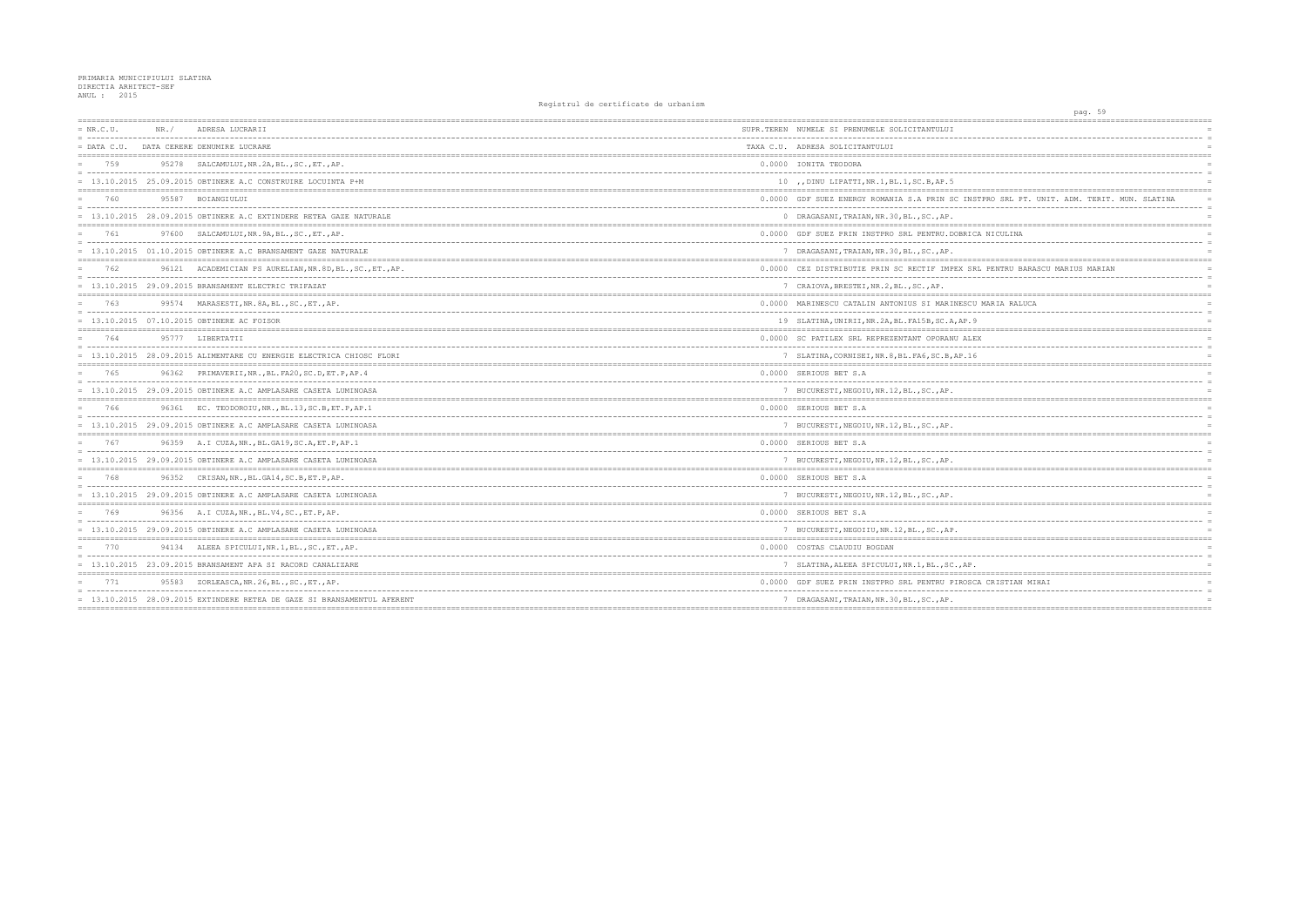## PRIMARIA MUNICIPIULUI SLATINA<br>DIRECTIA ARHITECT-SEF<br>ANUL : 2015

| $= NR.C.U.$<br>= ------------------------------------ | NR. / | ADRESA LUCRARII                                                                                                    | SUPR.TEREN NUMELE SI PRENUMELE SOLICITANTULUI         |
|-------------------------------------------------------|-------|--------------------------------------------------------------------------------------------------------------------|-------------------------------------------------------|
|                                                       |       | = DATA C.U. DATA CERERE DENUMIRE LUCRARE                                                                           | TAXA C.U. ADRESA SOLICITANTULUI                       |
| 772                                                   |       | 94359 CALOIANCA, NR. 14B, BL., SC., ET., AP.                                                                       | 0.0000 ANDREI GHEORGHE LIVIUS COSTEL                  |
|                                                       |       | = 13.10.2015 23.09.2015 RACORD CANALIZARE                                                                          | 7 BUCURESTI, CALEA VITAN, NR. 233, BL. 1B, SC. A, AP  |
| 773                                                   |       | 95614 PROF. ALEXE MARIN                                                                                            | 0.0000 CEZ DISTRIBUTIE PRIN SC ELECTRIC TOTAL SRI     |
|                                                       |       | = 13.10.2015 28.09.2015 BRANSAMENT ELECTRIC TRIFAZAT                                                               | 7 SLATINA, OITUZ, NR. 14, BL., SC., AP.               |
| 774                                                   |       | 95616 PROF. ALEXE MARIN                                                                                            | 0.0000 CIRCIUMARU ALIN MARCEL                         |
|                                                       |       | $= 13.10.2015 28.09.2015$ BRANSAMENT ELECTRIC TRIFAZAT                                                             | 7 SLATINA, ALEEA TIPOGRAFULUI, NR. 2, BL. FA25, SO    |
| 775                                                   |       | 94723 ALICE BOTEZ, NR. 26, BL., SC., ET., AP.                                                                      | 0.0000 EPURE DORIAN                                   |
|                                                       |       | $= 13.10.2015$ 24.09.2015 OPERATIUNI NOTARIALE                                                                     | 15 OSICA DE SUS, NR., BL., SC., AP.                   |
| 776                                                   |       | 94985 T20/2:P24                                                                                                    | 0.0000 TEODORESCU VASILE SI TEODORESCU MARIN          |
|                                                       |       | $= 13.10.2015 24.09.2015$ OPERATIUNI NOTARIALE                                                                     | 37 SLATINA, N. IORGA, NR. 5, BL. 3, SC. B, AP. 4      |
| 777                                                   |       | 95023 ALICE BOTEZ, NR.24, BL., SC., ET., AP.                                                                       | 0.0000 MIERLACIOIU MARIAN                             |
|                                                       |       | $= 13.10.2015 24.09.2015$ OPERATIUNI NOTARIALE.                                                                    | 15 SLATINA, CRIZANTEMEI, NR. 4, BL. 4A, SC. A, AP. 13 |
| 778                                                   |       | 97474 EC. TEODOROIU, NR. 38 SI 38B                                                                                 | 0.0000 SC BARONS EFECT SRL SI SC VIOCLAR IMPEX SP     |
|                                                       |       | = 15.10.2015 01.10.2015 OBTINERE AUTORIZATIE DE CONSTRUIRE PENTRUINSTALATIE ELECTRICA DE ALIMENTARE SPATIU DEPOZIT | 15 SLATINA, LIBERTATII, NR., BL. 9, SC. A, AP. 4      |
| 779                                                   |       | 100737 VAILOR, NR. 22, BL. 22, SC. A, ET. P, AP. 1                                                                 | 0.0000 CIRSTEA CONSTANTIN                             |
|                                                       |       | $= 15.10.2015 09.10.2015$ OBTINERE A.C CONSTRUIRE BALCON                                                           | 7 BREBENI,, NR., BL., SC., AP.                        |
| 780                                                   |       | 84972 STRANDULUI, NR. 8, BL., SC., ET., AP.                                                                        | 0.0000 NEGREANU TATIANA CORINA                        |
|                                                       |       | $= 19.10.2015 27.08.2015$ OBTINERE A.C EXTINDERE GARAJE                                                            | 10 SLATINA, B-DUL A.I CUZA, NR.11, BL.CAM3, SC.A,     |
| 781                                                   |       | 103649 ALEEA TEXTILISTULUI, NR. 9C, BL., SC., ET., AP.                                                             | 0.0000 SC MES SA REPREZENTANT PAUNESCU DAN            |
| = 19.10.2015 16.10.2015 INFORMARE                     |       |                                                                                                                    | 89 SLATINA, ALEEA TEXTILISTULUI, NR. 9C, BL., SC.,    |
| 782                                                   |       | 100788 CONSTRUCTORULUI, NR.5, BL., SC., ET., AP.                                                                   | 0.0000 SC GRUP PRIMACONS SRL REPREZENTANT BALTOI      |
| = 20.10.2015 09.10.2015 INFORMARE                     |       |                                                                                                                    | 164 SLATINA, PITESTI, NR. 213, BL., SC., AP.          |
| 783                                                   |       | 88295 CUZA VODA, NR., BL.5, SC.A, ET.P, AP.                                                                        | 0.0000 LINTOIU ION CRISTIAN                           |
|                                                       |       | = 21.10.2015 08.09.2015 CONCESIONARE TEREN                                                                         | 7 SLATINA, DOROBANTI, NR. 2, BL. 2, SC. A, AP. 8      |
| 784                                                   |       | 100462 GRIGORE ALEXANDRESCU, NR. 30A, BL., SC., ET., AP.                                                           | 0.0000 ILIE MUGUREL-CRISTIAN                          |
|                                                       |       | = 21.10.2015 08.10.2015 OBTINERE AUTORIZATIE DE CONSTRUIRE PENTRU ANEXAGOSPODAREASCA CU SCHIMBARE INVELITOARE LA   | 15 SLATINA, GRIGORE ALEXANDRESCU, NR. 30A, BL., SO    |
|                                                       |       |                                                                                                                    |                                                       |

| pag. 60                                   |                            |
|-------------------------------------------|----------------------------|
| $---$                                     |                            |
|                                           | $\overline{a}$             |
|                                           | $\overline{a}$             |
|                                           |                            |
|                                           | $=$                        |
| 2.22                                      | $=$                        |
| ;=================================<br>$=$ |                            |
| L PENTRU CIRCIUMARU ALIN MARCEL           |                            |
|                                           | $\overline{a}$<br>$\equiv$ |
| $== == ==$                                |                            |
|                                           |                            |
|                                           | $\equiv$                   |
| $B$ , $B$ , $AP$ . 8<br>$====$            |                            |
|                                           | $=$                        |
|                                           | $\overline{a}$             |
|                                           | $=$                        |
| =======                                   |                            |
|                                           | $\overline{a}$             |
|                                           |                            |
|                                           |                            |
|                                           | $\equiv$                   |
|                                           | $=$                        |
| ==========<br>------------------------    |                            |
| ΚL                                        | $\overline{a}$             |
|                                           | $\equiv$                   |
| =======                                   | $=$ $=$ $=$                |
|                                           |                            |
|                                           | $\overline{a}$             |
| =========                                 |                            |
|                                           | $=$                        |
|                                           | $\equiv$                   |
| AP.58<br>========                         | $=$ $=$ $=$                |
|                                           |                            |
| .                                         | $\equiv$                   |
| AP.                                       | $=$                        |
| OCTAVIAN                                  | $\equiv$                   |
|                                           | $\overline{a}$             |
|                                           |                            |
| ========<br>============================  | $=$                        |
|                                           | $\equiv$                   |
|                                           |                            |
|                                           | $=$                        |
| -----<br>------------                     | $\equiv$                   |
| $\mathbb{C}$ ., AP.                       |                            |
| =====                                     |                            |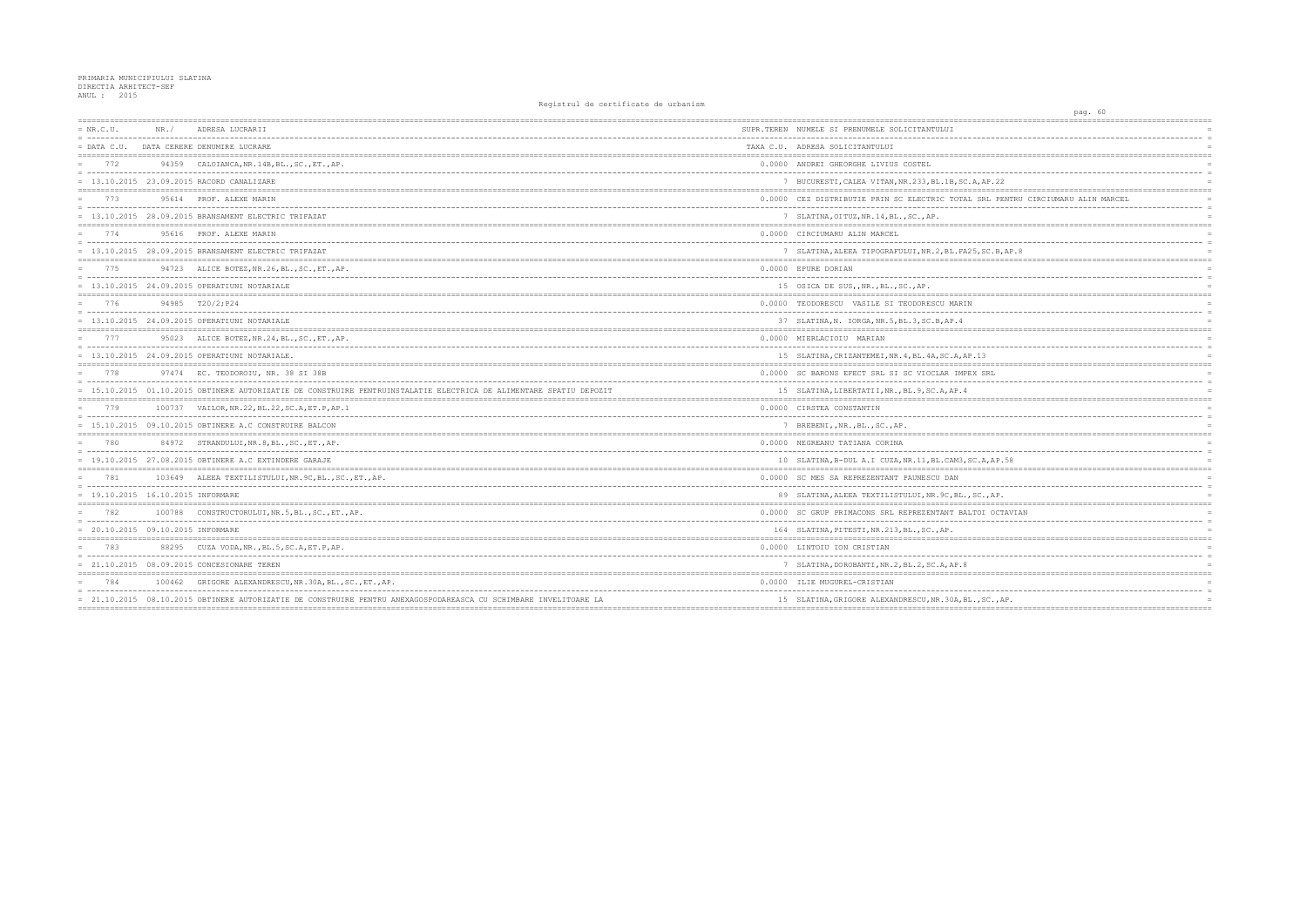## PRIMARIA MUNICIPIULUI SLATINA<br>DIRECTIA ARHITECT-SEF<br>ANUL : 2015

| $= NR.C.U.$   | NR.    | ADRESA LUCRARII                                                                                                 | SUPR.TEREN NUMELE SI PRENUMELE SOLICITANTULUI         |
|---------------|--------|-----------------------------------------------------------------------------------------------------------------|-------------------------------------------------------|
| $=$ DATA C.U. |        | DATA CERERE DENUMIRE LUCRARE                                                                                    | TAXA C.U. ADRESA SOLICITANTULUI                       |
| 785           |        | 99989 MANASTIRII, NR., BL. 10IACM, SC. B, ET. 4, AP. 14                                                         | 0.0000 CIOTIRNAE ILIE COSMIN                          |
|               |        | = 21.10.2015 07.10.2015 OBTINERE AUTORIZATIE DE CONSTRUIRE PENTRU SARPANTA                                      | 7 SLATINA, MANASTIRII, NR., BL. 10IACM, SC.B, AP.1    |
| 786           | 104038 | MILCOV, NR.12, BL., SC., ET., AP.                                                                               | 0.0000 CEZ DISTRIBUTIE PRIN SC ENERGOBIT CONTROI      |
|               |        | = 21.10.2015 19.10.2015 ALIMENTARE CU ENERGIE ELECTRICA PARC INDUSTRIALSLATINA, STR. MILCOV, NR.12, - ETAPA I   | 15 CRAIOVA, BRESTEI, NR.2, BL., SC., AP.              |
| 787           |        | 100807 BANULUI, NR. 67, BL., SC., ET., AP.                                                                      | 0.0000 GRIGORE IOANA ANINA                            |
|               |        | = 21.10.2015 09.10.2015 OBTINERE A.C CONSTRUIRE ANEXA GOSPODAREASCA                                             | 15 SLATINA, BANULUI, NR. 67, BL., SC., AP.            |
| 788           |        | 99302 TRANDAFIRILOR, NR. 2C, BL., SC., ET., AP.                                                                 | 0.0000 SC ILCONS SRL                                  |
|               |        | = 21.10.2015 06.10.2015 OBTINERE AUTORIZATIE DE CONSTRUIRE PENTRUMANSARDARE CONSTRUCTIE EXISTENTA               | 7 SLATINA, TUDOR VLADIMIRESCU, NR. 172, BL., SC.,     |
| 789           |        | 99051 REGELE FERDINAND, NR. FN, BL., SC., ET., AP.                                                              | 0.0000 NEAGA SORIN CATALIN                            |
|               |        | $= 23.10.2015 06.10.2015$ DEZMEMBRARE TEREN                                                                     | 30 SLATINA, TRANDAFIRILOR, NR. 6, BL. 6, SC. A, AP. 9 |
| 790           |        | 104738 ALEEA MUNCII, NR. 4, BL., SC., ET., AP.                                                                  | 0.0000 DIRECTIA ADMINISTRAREA DOMENIULUI PUBLIC S     |
|               |        | = 23.10.2015 20.10.2015 OBTINERE AC ACOPERIS PATINUAR ARTIFICIAL DINSTRADA ALEEA MUNCII- NR.4                   | 0 SLATINA, UNIRII, NR.2B, BL., SC., AP.               |
| 791           |        | 105173 PITESTI, NR. 88A, BL., SC., ET., AP.                                                                     | 0.0000 DIRECTIA ADMINISTRAREA DOMENIULUI PUBLIC S     |
|               |        | $= 23.10.2015 21.10.2014$ OPERATIUNI NOTARIALE                                                                  | 0 SLATINA, UNIRII, NR.2B, BL., SC., AP.               |
| 792           |        | 103581 GHIOCEI, NR.5, BL., SC., ET., AP.                                                                        | 0.0000 SAIDAC MARIA SI SAIDAC MIHAELA                 |
|               |        | $= 26.10.2015 16.10.2015$ VANZARE - CUMPARARE                                                                   | 15 SLATINA, GHIOCEI, NR.5, BL., SC., AP.              |
| 793           |        | 103690 B-DUL NICOLAE TITULESCU, NR.28, BL.2, SC.B, ET.1, AP.11                                                  | 0.0000 OLTEANU MIHAELA                                |
|               |        | = 26.10.2015 16.10.2015 OBTINERE AC- REAMENAJARE SI EXTINDERE BUCATARIEAPARTAMENT                               | 7 SLATINA, GAROFITEI, NR. 4, BL. 4AB, SC. A, AP. 7    |
| 794           |        | 101861 B-DUL A.I. CUZA, NR. 42, BL. V24, SC. A, ET. 1, AP. 4                                                    | 0.0000 LUCHICI ADRIANA                                |
|               |        | $= 26.10.2015 12.10.2015$ OBTINERE AC- INCHIDERE TERASA                                                         | 7 SLATINA, B-DUL A.I. CUZA, NR. 42, BL. V24, SC.A,    |
| 795           |        | 103458 ECATERINA TEODOROIU, NR. 64B, BL., SC., ET., AP.                                                         | 0.0000 INSPECTORATUL SCOLAR JUDETEAN OLT REPREZEN     |
|               |        | = 26.10.2015 15.10.2015 OBTINERE AUTORIZATIE DE CONSTRUIRE PENTRUINLOCUIRE INVELITOARE                          | 37 SLATINA, ECATERINA TEODOROIU, NR. 64B, BL., SC.    |
| 796           |        | 99259 NICOLAE TITULESCU, NR., BL. 41, SC., ET. P, AP.                                                           | 0.0000 SECU MIHAITA                                   |
|               |        | = 26.10.2015 06.10.2015 OBTINERE A.C AMENAJARE CABINET STOMATOLOGIC SIPANOU FIRMA                               | 8 SIBIU, POMPEIU ONOFREIU, NR.5, BL., SC., AP.        |
| 797           | 99587  | GEORGE POBORAN, NR.14, BL., SC., ET., AP.                                                                       | 0.0000 SC POPULAR SRL REPREZENTANT POPESCU MARIUS     |
|               |        | = 26.10.2015 07.10.2015 OBTINERE AUTORIZATIE DE CONSTRUIRE PENTRUSCHIMBARE DE DESTINATIE DIN LOCUINTA IN SPATIU | 10 SLATINA, LIBERTATII, NR.5, BL., SC.A, AP.9         |
|               |        |                                                                                                                 |                                                       |

| ======                                | pag. 61 |                                   |  |                                  |
|---------------------------------------|---------|-----------------------------------|--|----------------------------------|
|                                       |         |                                   |  |                                  |
|                                       |         |                                   |  | $\overline{a}$                   |
|                                       |         |                                   |  | $\overline{a}$<br>$=$            |
|                                       |         |                                   |  | $\overline{a}$                   |
|                                       |         |                                   |  | $\overline{a}$                   |
| $\frac{1}{4}$                         |         |                                   |  | $\overline{a}$                   |
| $=$<br>========<br>SYSTEMS            |         |                                   |  |                                  |
|                                       |         |                                   |  | $\frac{1}{2}$                    |
|                                       |         |                                   |  | $\equiv$                         |
|                                       |         |                                   |  | $\overline{a}$                   |
|                                       |         |                                   |  | $\overline{a}$                   |
|                                       |         |                                   |  | $\overline{a}$                   |
| --------------------------<br>$==$    |         |                                   |  |                                  |
|                                       |         |                                   |  | $\equiv$<br>$\overline{a}$       |
| AP.                                   |         |                                   |  | $=$                              |
| .                                     |         |                                   |  |                                  |
|                                       |         |                                   |  | $\overline{a}$<br>$\overline{a}$ |
|                                       |         |                                   |  | $=$                              |
|                                       |         | =================                 |  | $=$                              |
| SI PRIVAT                             |         |                                   |  | $\overline{a}$                   |
|                                       |         |                                   |  | $\overline{a}$                   |
| ,,,,,,,,,,,,,,,,,,,,,,,,,,,,,,,,,,,,, |         |                                   |  |                                  |
| SI PRIVAT                             |         |                                   |  | $=$<br>$\overline{a}$            |
|                                       |         |                                   |  | $\equiv$                         |
| $==$                                  |         |                                   |  |                                  |
|                                       |         |                                   |  | $\overline{a}$                   |
|                                       |         |                                   |  | $\overline{a}$                   |
| ---------------------------<br>$:= =$ |         |                                   |  |                                  |
|                                       |         |                                   |  | $\overline{a}$                   |
|                                       |         |                                   |  | $\overline{a}$<br>$\overline{a}$ |
|                                       |         |                                   |  |                                  |
|                                       |         |                                   |  | $\equiv$                         |
| ----                                  |         |                                   |  | $\equiv$                         |
| AP.4                                  |         |                                   |  | $\overline{a}$<br>$=$            |
| VTANT MAN FELICIA                     |         |                                   |  | $\equiv$                         |
| $\overline{\phantom{0}}$<br>----      |         |                                   |  | $\overline{a}$                   |
| ., AP.<br>========                    |         | . = = = = = = = = = = = = = = = = |  | $\overline{a}$                   |
|                                       |         |                                   |  | $=$                              |
|                                       |         |                                   |  | $\overline{a}$                   |
|                                       |         |                                   |  | $\overline{a}$                   |
| 3                                     |         |                                   |  |                                  |
|                                       |         | <u> Ludwaldul</u>                 |  | $\overline{a}$                   |
|                                       |         |                                   |  | $=$                              |
| $=$                                   |         |                                   |  |                                  |